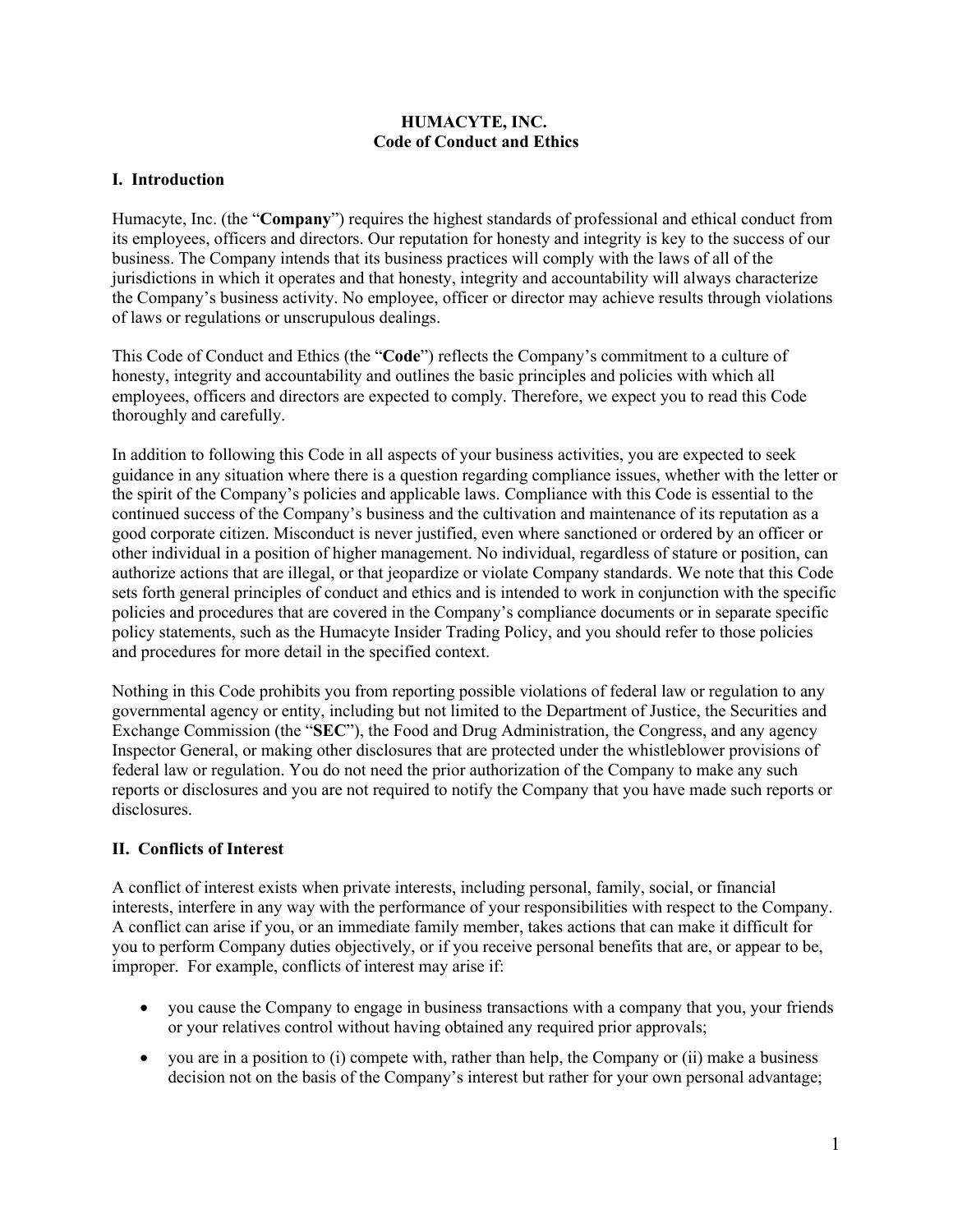- you take actions, or have personal or family interests, that may make it difficult to perform your work (or discharge your duties and obligations) effectively; or
- you, or any of your family members or affiliates, receive improper personal benefits as a result of your position in the Company.

You are required to act in the Company's best interest and to exercise sound judgment, free from personal interests or other loyalties and to refrain from activity that causes an actual or potential conflict of interest in violation of the Humacyte Conflicts of Interest Policy. Any actual or potential conflicts of interest must be reported promptly to the Chief Financial Officer (the "**Determining Officer**"). Further, if you become aware of a conflict or potential conflict involving another employee, officer or director, you should bring it to the attention of the Determining Officer.

### **III. Corporate Opportunities**

When carrying out your duties or responsibilities, you owe a duty to the Company to advance its legitimate interests. Each employee, officer and director is prohibited from:

- diverting to himself or herself or to others any opportunities that are discovered through the use of the Company's property or information or as a result of his or her position with the Company unless such opportunity has first been presented to, and rejected by, the Company;
- using the Company's property or information or his or her position for improper personal gain; or
- competing with the Company.

### **IV. Public Reporting**

Full, fair, accurate and timely disclosure must be made in the reports and other documents that the Company files with, or submits to, the SEC and in its other public communications. Such disclosure is critical to ensure that the Company maintains its good reputation, complies with its obligations under the securities laws and meets the expectations of its stockholders.

Persons responsible for the preparation of such documents and reports and other public communications must exercise the highest standard of care in accordance with the following guidelines:

- all accounting records, and the reports produced from such records, must comply with all applicable laws;
- all accounting records must fairly and accurately reflect the transactions or occurrences to which they relate;
- all accounting records must fairly and accurately reflect in reasonable detail the Company's assets, liabilities, revenues and expenses;
- accounting records must not contain any false or intentionally misleading entries;
- no transactions should be intentionally misclassified as to accounts, departments or accounting periods;
- all transactions must be supported by accurate documentation in reasonable detail and recorded in the proper account and in the proper accounting period;
- no information should be concealed from the internal auditors or the independent auditors; and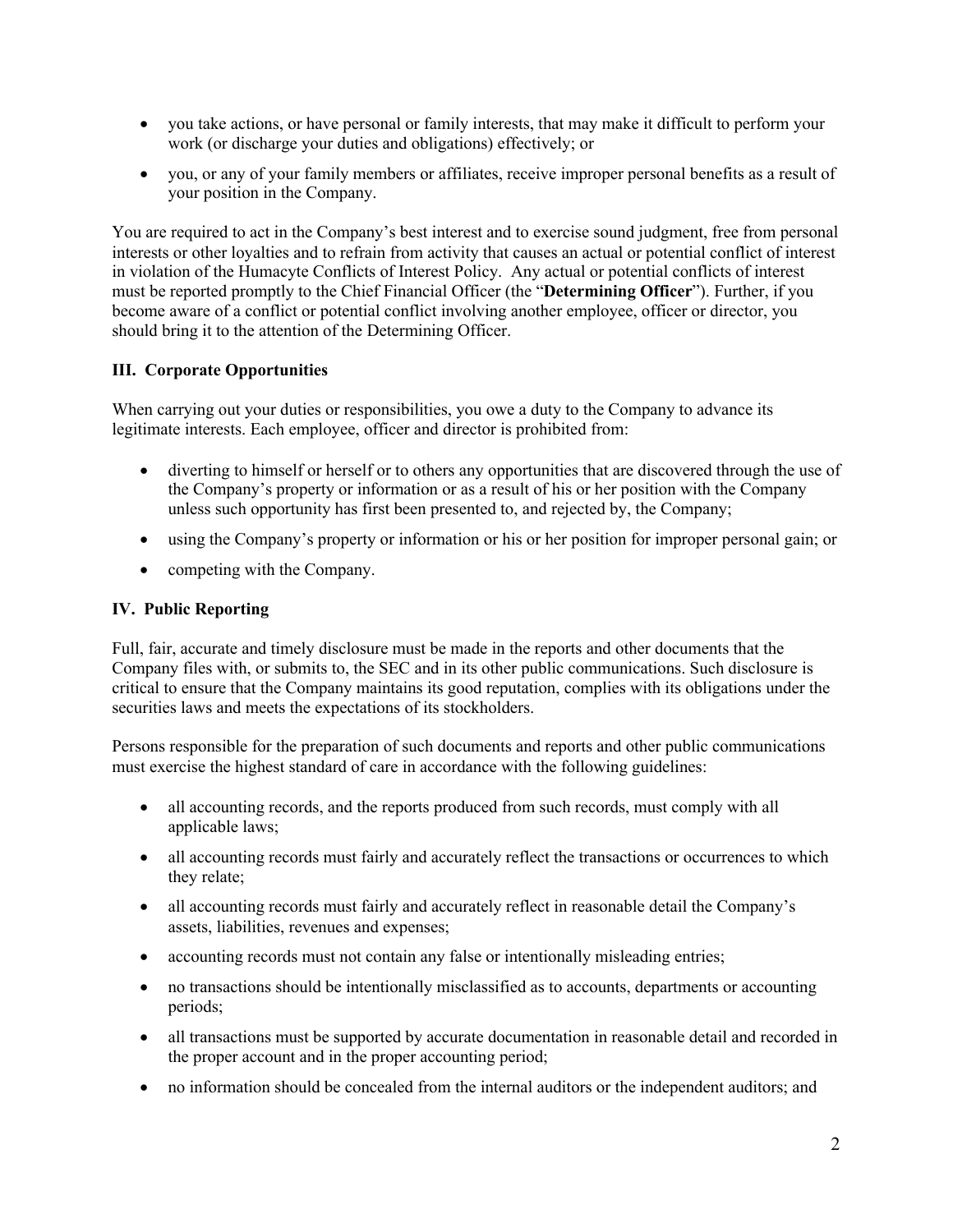• compliance with the Company's internal control over financial reporting and disclosure controls and procedures is required.

## **V. Confidentiality**

Employees, officers and directors must maintain and protect the confidentiality of information entrusted to them by the Company, or that otherwise comes into their possession, during the course of their employment or while carrying out their duties and responsibilities, except when disclosure is authorized by the Company or legally mandated.

The obligation to preserve confidential information continues even after employees, officers and directors leave the Company.

Confidential information encompasses all non-public information (including, for example, "inside information" or information that third-parties have entrusted to the Company) that may be of use to competitors, or may otherwise be harmful to the Company or its key stakeholders, if disclosed. Financial information is of special sensitivity and should under all circumstances be considered confidential, except where its disclosure is approved by the Company or when the information has been publicly disseminated.

## **VI. Protection and Proper Use of Company Assets**

All employees, officers and directors should promote and ensure the efficient and responsible use of the Company's assets and resources by the Company. Theft, carelessness and waste have a direct impact on the Company's profitability. Any suspected incidents of fraud or theft should be immediately reported for investigation.

Company assets, such as proprietary information, funds, materials, supplies, products, equipment, software, facilities, and other assets owned or leased by the Company or that are otherwise in the Company's possession, may only be used for legitimate business purposes and must never be used for illegal purposes.

Proprietary information includes any information that is not generally known to the public or would be valued by, or helpful to, our competitors. Examples of proprietary information are intellectual property, business and strategic plans and employee information. The obligation to use proprietary information only for legitimate business purposes continues even after individuals leave the Company.

## **VII. Insider Trading**

Insider trading is unethical and illegal. Employees, officers and directors must not trade in securities of a company while in possession of material non-public information regarding that company. It is also illegal to "tip" or pass on inside information to any other person who might make an investment decision based on that information or pass the information to third parties. The Company has an Insider Trading Policy, which sets forth obligations with respect of trading in the Company's securities.

## **VIII. Fair Dealing**

Each employee, officer and director, in carrying out his or her duties and responsibilities, should endeavor to deal fairly with each other and the Company's customers, suppliers and competitors. No employee, officer or director should take unfair advantage of anyone through illegal conduct, manipulation,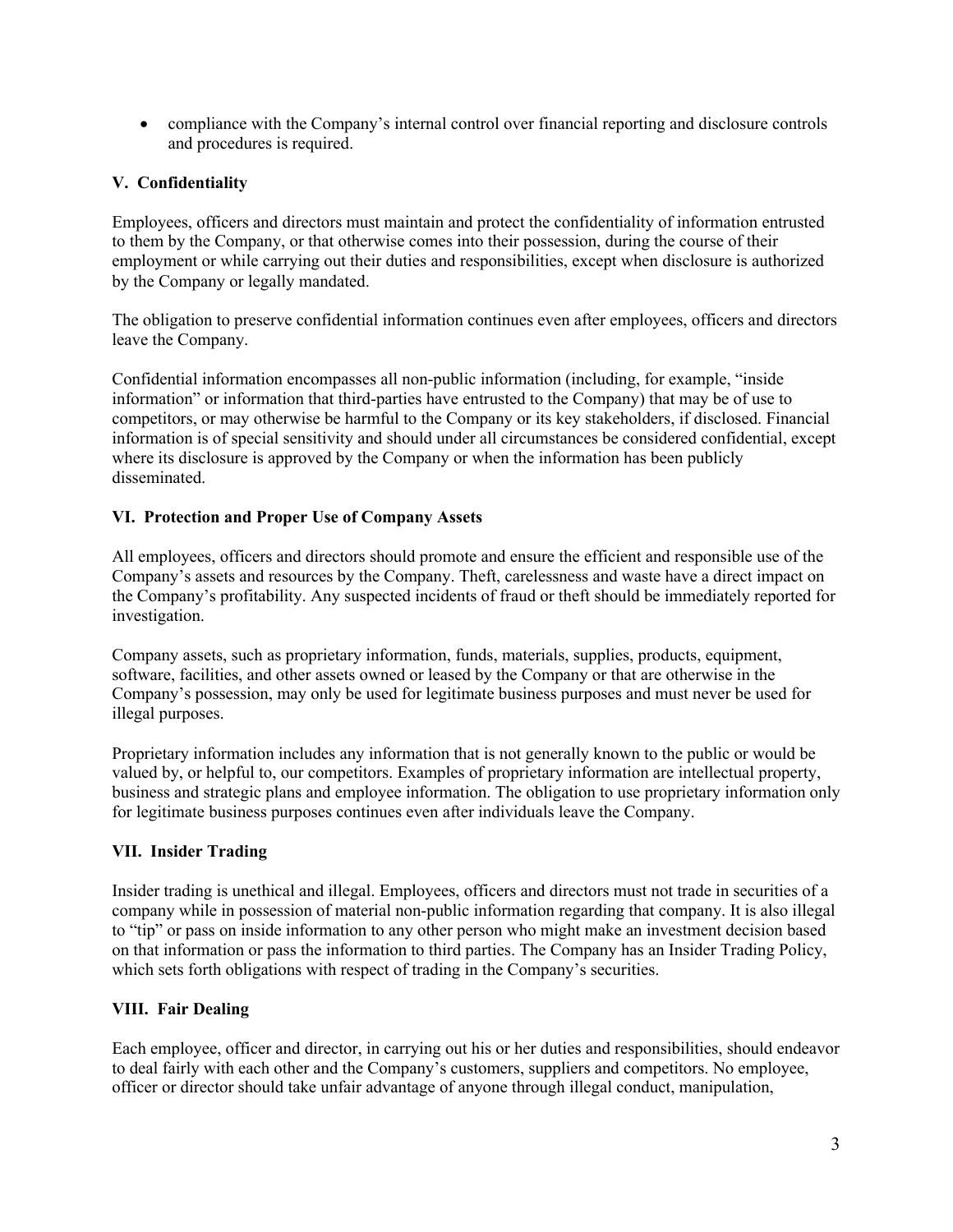concealment, abuse of privileged information, misrepresentation of material facts or any other unfairdealing practice.

### **IX. Compliance with Laws, Rules and Regulations**

Compliance with both the letter and spirit of all laws, rules and regulations applicable to the Company, including any stock exchange or other organization or body that regulates the Company, is critical to our reputation and continued success. All employees, officers and directors must respect and obey the laws of the cities, states and countries in which the Company operates and avoid even the appearance of impropriety.

Employees, officers or directors who fail to comply with this Code and applicable laws will be subject to disciplinary measures, up to and including discharge from the Company.

### **X. Compliance with Antitrust Laws**

The Company believes in fair and open competition, and adheres strictly to applicable antitrust laws. It should be noted however that the following section is not an exhaustive summary of relevant antitrust laws. Additional antitrust considerations not covered in this section include participation in trade associations, monopolization, price discrimination and other practices that affect competition.

As a general proposition, any contact with a competitor may be problematic under antitrust laws. Accordingly, all employees, officers and directors should avoid any such contact relating to the business of the Company or the competitor without first obtaining the approval of the Determining Officer. Any additional concerns relating to the aforementioned areas of potential antitrust breach should also be directed to the Determining Officer.

The Company notes below some general rules concerning contact with competitors:

- Agreements among competitors, whether written or oral, that relate to prices are illegal per se. In other words, such agreements, by themselves, constitute violations of the antitrust laws. There are no circumstances under which agreements among competitors relating to prices may be found legal. Price fixing is a criminal offense, and may subject the Company to substantial fines and penalties and the offending employee to imprisonment and fines.
- Antitrust laws may be violated even in the absence of a formal agreement relating to prices. Under certain circumstances, an agreement to fix prices may be inferred from conduct, such as the exchange of price information, and from communications among competitors even without an express understanding. Although exchanges of price information are permitted in certain circumstances, employees of the Company should not participate in such exchanges without first obtaining the approval of the Determining Officer.
- It is a per se violation of antitrust laws for competitors to agree, expressly or by implication, to divide markets by territory or customers.
- It is a per se violation of the antitrust laws for competitors to agree not to do business with a particular customer or supplier. As with agreements to fix prices, the antitrust laws can be violated even in the absence of an express understanding.
- Any communication between competitors concerning problems with any customer or supplier may violate antitrust laws and should be avoided.

#### **XI. Environmental, Health and Safety**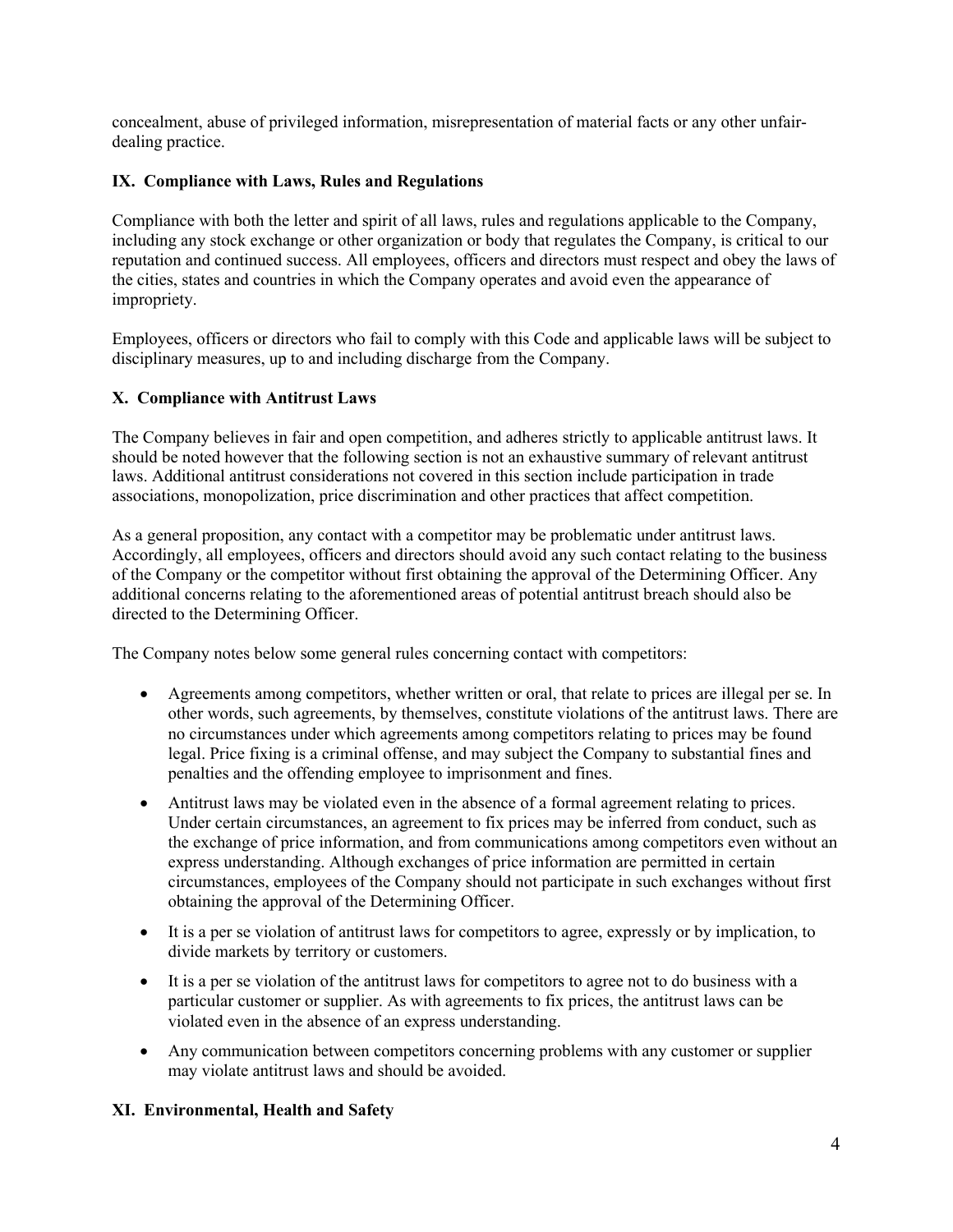The Company is sensitive to the environmental, health and safety consequences of its operations. Accordingly, the Company expects compliance with all applicable Federal and State environmental laws and regulations, including, among others, the Clean Air Act, the Federal Water Pollution Control Act, the Resource Conservation and Recovery Act and the Occupational Safety and Health Act, and considers sustainability in its planning decisions. If any individual has any doubt as to the applicability or meaning of a particular environmental, health or safety regulation, he or she should discuss the matter with the Determining Officer.

The Company is committed to keeping its workplaces free from hazards. You should report any accidents, injuries or unsafe equipment, practices or conditions immediately to a supervisor or other designated person. Threats or acts of violence or physical intimidation are prohibited.

You must not engage in the use of any substance that could prevent you from discharging your work duties and responsibilities safely and effectively.

### **XII. Discrimination and Harassment**

The Company values a diverse working environment and is committed to providing equal opportunity in all aspects of our business. Abusive, harassing or offensive conduct is unacceptable, whether verbal, physical or visual. Examples include derogatory comments based on racial or ethnic characteristics and unwelcome sexual advances. The Company encourages the reporting of discrimination and harassment when it occurs and requires certain managerial employees to report to the Determining Officer or to Human Resources any occurrences of discrimination or harassment.

### **XIII. Company Records and Document Retention**

Records created, received or used during the conduct of Company business, including all communications sent or received using the Company's email system, are at all times the property of the Company wherever those records may be located. At any time, the Company and, in certain circumstances, third parties (including government officials), may review, without prior notice to personnel, any and all firm records, including records marked "Personal" or "Private."

Any records that you create and store are subject to this Code and may be demanded by third parties during the course of litigation or a government investigation or, in the case of records sent outside the Company, subject to the records retention policies of the recipients.

You should, therefore, avoid discriminatory remarks, harassment and threats of violence or similar inappropriate or unlawful conduct in all communications, including e-mail, instant messaging, voice mail messages, text messages, video recordings and informal notes or interoffice memos. Records should be retained and destroyed in accordance with the Company's records retention policy and, as applicable, with the guidelines set by Human Resources regarding the retention of certain personnel documents.

## **XV. Use of Electronic Media**

The Company has developed policies, including our internal communications policy and our social media policy, to ensure that you understand the rules governing your use of the Company's computer network, and options for e-mail and voicemail or other messaging services, Internet access or other use of electronic media. All Company equipment, including desks, laboratory equipment computers and computer systems, computer software, electronic storage devices, cellphones or other mobile devices, email, voicemail and other physical items are for business use only. The Company at all times retains the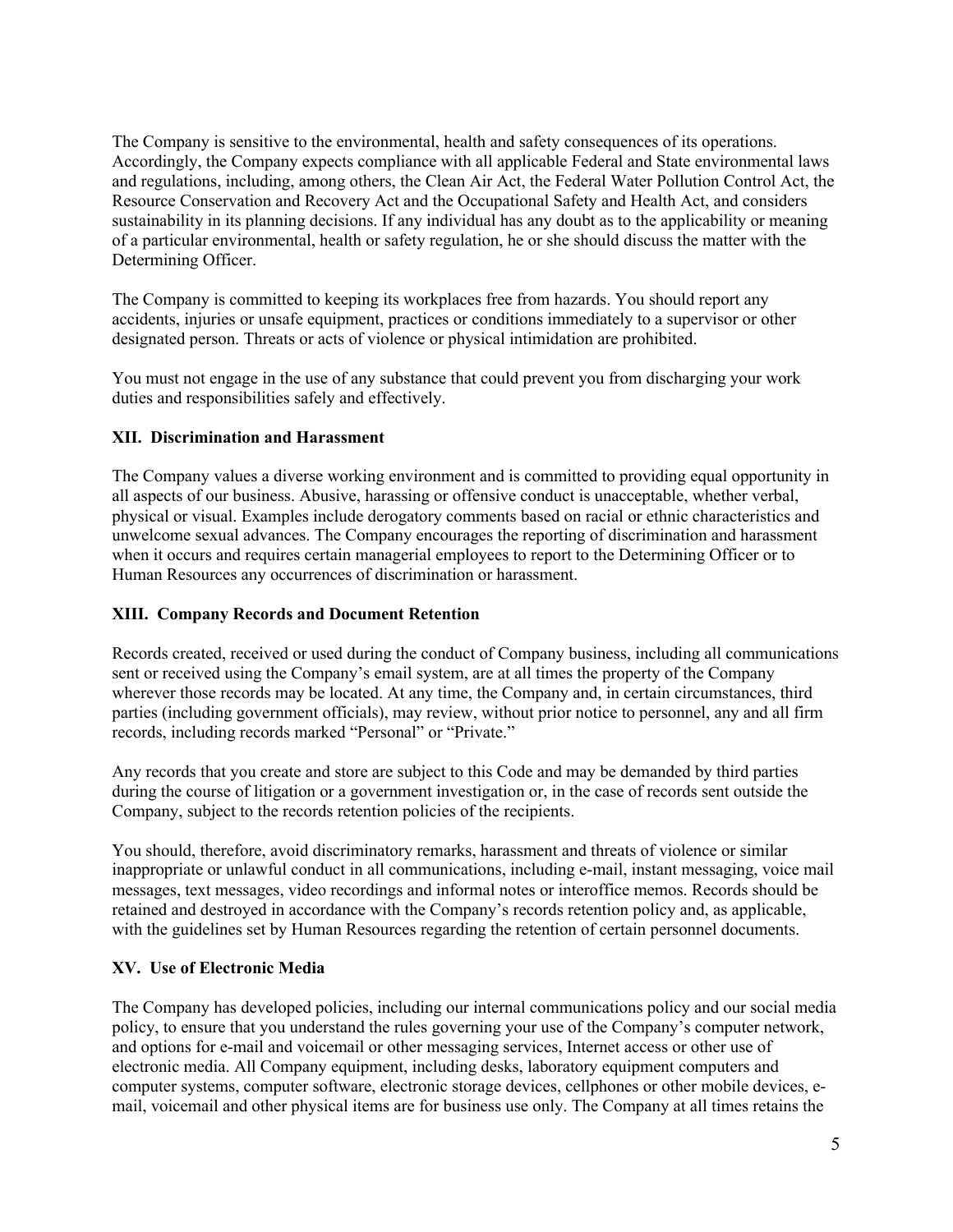right to access and search all such electronic media or other items contained in or used in conjunction with the Company's computer, e-mail, voicemail and Internet access systems and equipment with no prior notice.

Like the Company's computer network, e-mail and voicemail services, access to Internet services such as web-browsing or newsgroups are provided to employees by the Company only for business use. Any personal use must be infrequent and must not involve any prohibited activity, interfere with the productivity of the employee or his or her coworkers, consume system resources or storage capacity on an ongoing basis or involve large file transfers or otherwise deplete system resources available for business purposes.

Your messages and computer information are considered Company property and consequently, employees should not have an expectation of privacy in the context of computer and voice mail use. Unless prohibited by law, the Company reserves the right to access and disclose this information as necessary for business purposes. Use good judgment, and do not access, send messages or store any information that you would not want to be seen or heard by other individuals.

### **XVI. Business Gifts and Entertainment**

Business gifts and entertainment are often customary courtesies designed to build goodwill among business partners and clients. However, issues may arise when such courtesies compromise, or appear to compromise, the recipient's ability to make objective and fair business decisions. In addition, issues can arise when the intended recipient is a government official. Offering or receiving any gift, gratuity or entertainment that might be perceived to unfairly influence a business relationship should be avoided. These guidelines apply at all times, and do not change during traditional gift giving seasons, and apply equally to employees, officers or directors offering gifts and entertainment to the Company's business associates.

The value of gifts should be nominal, both with respect to frequency and monetary amount. Frequent gifting to a recipient may be perceived as an attempt to create an obligation to the giver, and is therefore inappropriate. Likewise, business entertainment should be moderately scaled and intended only to facilitate legitimate business goals. For example, should tickets to a sporting or cultural event be offered, the offeror must attend the event as well. The following questions may provide guidance in the instance of doubt:

- Is the action legal?
- Does the action raise doubts or concerns?
- Should another individual be consulted?
- Is the action clearly business-related?
- Is the action or gift moderate, reasonable, and in good taste?
- Would public disclosure of the action or gift embarrass or harm the Company?
- Is there an expectation of reciprocation or favors?

Strict rules apply when the Company does business with governmental agencies and officials, whether in the U.S. or in other countries, as discussed in more detail below.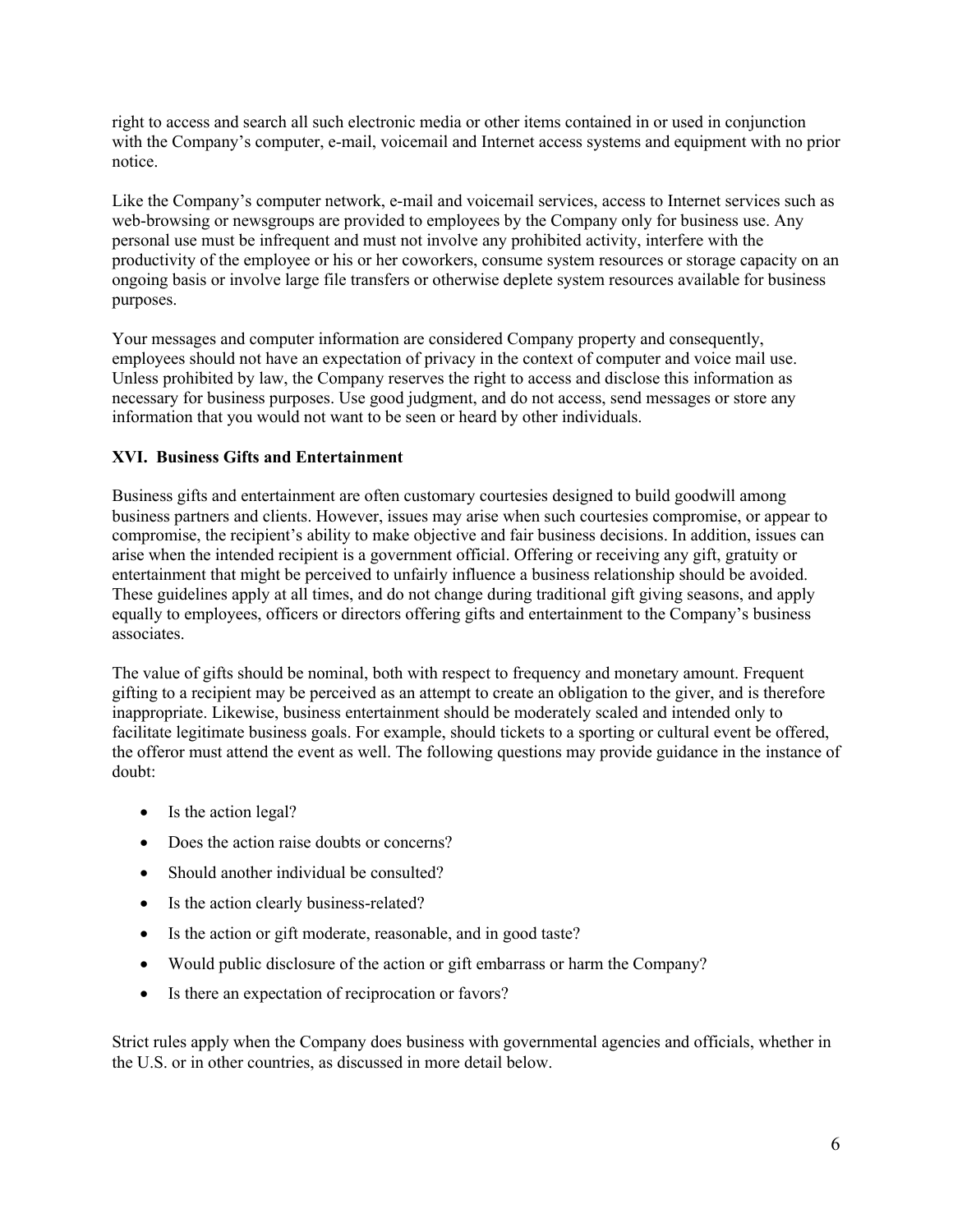Because of the sensitive nature of these relationships, you must seek approval from a supervisor or the Determining Officer before offering or making any gifts or hospitality to governmental officials or employees.

## **XVII. Political Activities and Contributions**

The Company respects the right of each of its employees to participate in the political process and to engage in political activities of his or her choosing; however, while involved in their personal and civic affairs employees must make clear at all times that their views and actions are their own, and not those of the Company. Employees may not use the Company's resources to support their choice of political parties, causes or candidates.

The Company may occasionally express its views on local and national issues that affect its operations. In such cases, Company funds and resources may be used, but only when permitted by law and by Company guidelines. The Company may also make limited contributions to political parties or candidates in jurisdictions where it is legal and customary to do so. The Company may pay related administrative and solicitation costs for political action committees formed in accordance with applicable laws and regulations. Any use of Company resources for the Company's political activities, including contributions or donations, requires advance approval by the Company's Determining Officer.

# **XVIII. Bribery and Corruption**

Employees, officers and directors must comply with all laws prohibiting bribery, corruption and kickbacks, including laws prohibiting improper payments to domestic and foreign officials such as the U.S. Foreign Corrupt Practices Act (the "**FCPA**"). While this section focuses primarily on foreign officials, this Policy equally prohibits bribery of domestic officials and commercial or private sector parties.

The FCPA prohibits an offer, payment, promise of payment or authorization of the payment of any money or thing of value to a foreign official, foreign political party, official of a foreign political party or candidate for political office to induce or influence any act or decision of such person or party or to secure any improper advantage. The FCPA prohibits such conduct whether done directly or indirectly through an agent or other intermediary.

No payment may be made to a foreign official even for non-discretionary action without first consulting with and obtaining written authorization from the Determining Officer. If a facilitating payment is authorized, such payment must be accurately and fairly recorded in the Company's books, records and accounts.

The FCPA further requires compliance by the Company with record keeping and internal controls requirements. The Company must maintain financial records which, in reasonable detail, accurately and fairly reflect transactions and dispositions of corporate assets. In particular, all bank accounts that receive or disburse funds on behalf of the Company shall be properly authorized and any such transactions recorded on the official books and records of the Company. In addition, the Company must maintain a system of internal controls sufficient to provide reasonable assurances that the Company's assets are used only in accordance with directives and authorizations by the Board of Directors and senior management, and that checks and balances are employed so as to prevent the by-passing or overriding of these controls.

Violation of the FCPA is an offense, subjecting the Company to substantial fines and penalties and any officer, director, employee or stockholder acting on behalf of the Company to imprisonment and fines. The FCPA prohibits the Company from paying, directly or indirectly, a fine imposed upon an individual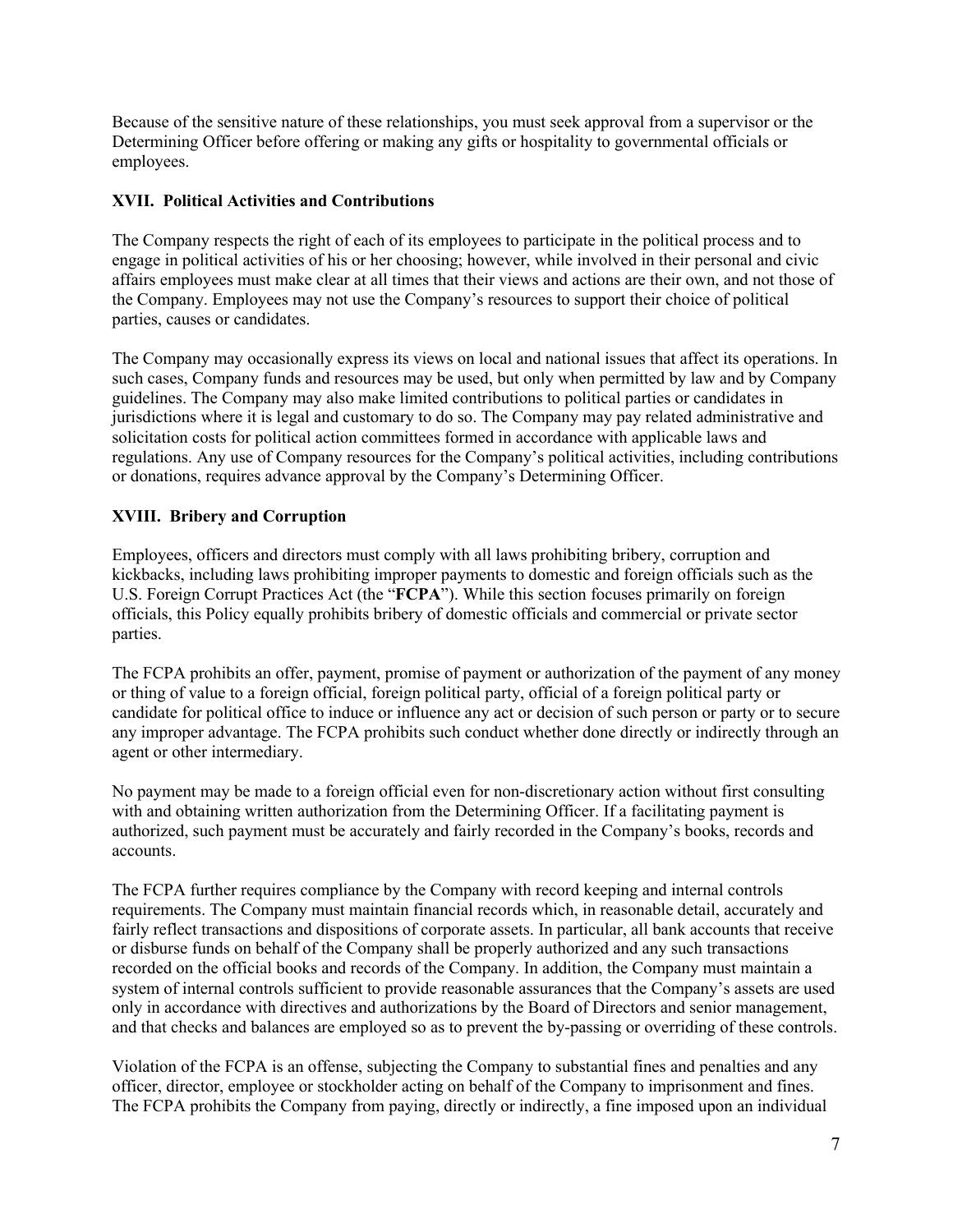pursuant to the FCPA. Violation of this policy may result in disciplinary actions up to and including discharge from the Company.

### **XIX. Compliance with and Amendments of This Code**

Failure to comply with this Code or applicable laws, rules or regulations may result in disciplinary measures, including discharge from your position with the Company or removal from the Board of Directors. Violations of this Code may also constitute violations of law and may result in civil or criminal penalties for such person, such person's supervisors or the Company. The Board of Directors will determine, or designate appropriate persons to determine, appropriate actions to be taken in the event of a violation of this Code in relation to officers and directors. In determining what action is appropriate in a particular case, the Board of Directors or its designee will consider the nature and severity of the violation, whether the violation was a single occurrence or repeated occurrences, whether the violation was intentional or inadvertent, whether the individual in question had been advised prior to the violation as to the proper course of action and whether or not the individual in question had committed other violations in the past. The Determining Officer will determine appropriate actions to be taken in the event of a violation of this code in relation to all other employees.

This Code cannot, and is not intended to, address all of the ethical complexities that may arise during the course of employment or association with the Company. There will be occasions where circumstances not covered by policy or procedure arise, and where a judgment must be made as to the appropriate course of action. In such circumstances, the Company encourages common sense decision-making, and consultation with a manager, member of human resources, or the Determining Officer for guidance pursuant to the methods discussed below in "Compliance and Contact Details".

Any material amendment of this Code will be made only by the Board of Directors and will be promptly disclosed as required by law or stock exchange regulation.

## **XX. Compliance and Contact Details**

#### *Confidential Advice*

If you think that an actual or possible violation has occurred, it is important to report your concerns immediately. If you do not feel comfortable discussing the matter with your supervisor, manager or human resources, please contact the Determining Officer at determiningofficer@humacyte.com.

The Company strives to ensure that all questions or concerns are handled fairly, discreetly and thoroughly.

#### *Employee Reporting*

The Company proactively promotes ethical behavior and it is the responsibility of employees, officers and directors, pursuant to the Company's Whistleblower Policy, to promptly report evidence of illegal or unethical behavior, or violations of this Code, to their supervisor, anyone in management, the Vice President of Quality (the "**Compliance Officer**") or the Chair of the Audit Committee. If a complaint involves both the Chief Executive Officer and an officer, director or the Compliance Officer, then the concern may be directed to the Chair of the Audit Committee. Whistleblower reports that concern financial impropriety should be simultaneously reported to the Compliance Officer and the Chair of the Audit Committee. You may choose to remain anonymous in reporting any possible violation of this Code, except to the extent necessary to conduct an effective investigation or as required under applicable law,